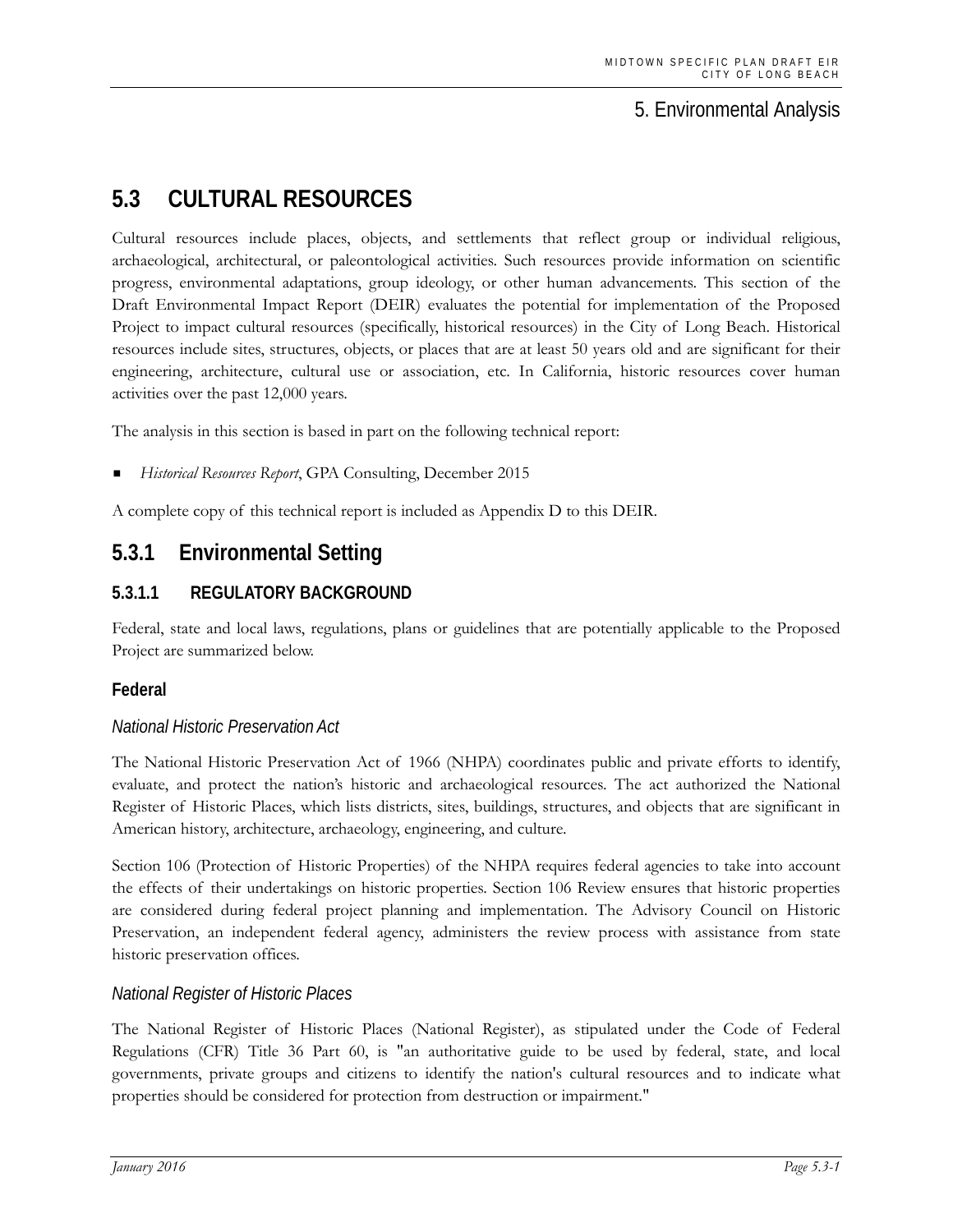#### Criteria

As stipulated under Part 60.4, to be eligible for listing in the National Register, a property must be at least 50 years of age and possess significance in American history and culture, architecture, or archaeology. A property of potential significance must meet one or more of four established criteria:

- A. Associated with events that have made a significant contribution to the broad patterns of our history; or
- B. Associated with the lives of persons significant in our past; or
- C. Embody the distinctive characteristics of a type, period, or method of construction or that represent the work of a master, or that possess high artistic values, or that represent a significant and distinguishable entity whose components may lack individual distinction; or
- D. Yield, or may be likely to yield, information important in prehistory or history.

### Physical Integrity

According to National Register Bulletin #15, "to be eligible for listing in the National Register, a property must not only be shown to be significant under the National Register criteria, but it must also have integrity." Integrity is defined in National Register Bulletin #15 as "the ability of a property to convey its significance." Within the concept of integrity, the National Register recognizes seven aspects or qualities that in various combinations define integrity. The aspects/qualities include feeling, association, workmanship, location, design, setting, and materials, and they are defined by National Register Bulletin #15 as follows:

- Feeling is a property's expression of the aesthetic or historic sense of a particular period of time.
- Association is the direct link between an important historic event or person and a historic property.
- Workmanship is the physical evidence of the crafts of a particular culture or people during any given period in history or prehistory.
- Location is the place where the historic property was constructed or the place where the historic event occurred.
- Design is the combination of elements that create the form, plan, space, structure, and style of a property.
- Setting is the physical environment of a historic property.
- Materials are the physical elements that were combined or deposited during a particular period of time and in a particular pattern or configuration to form a historic property.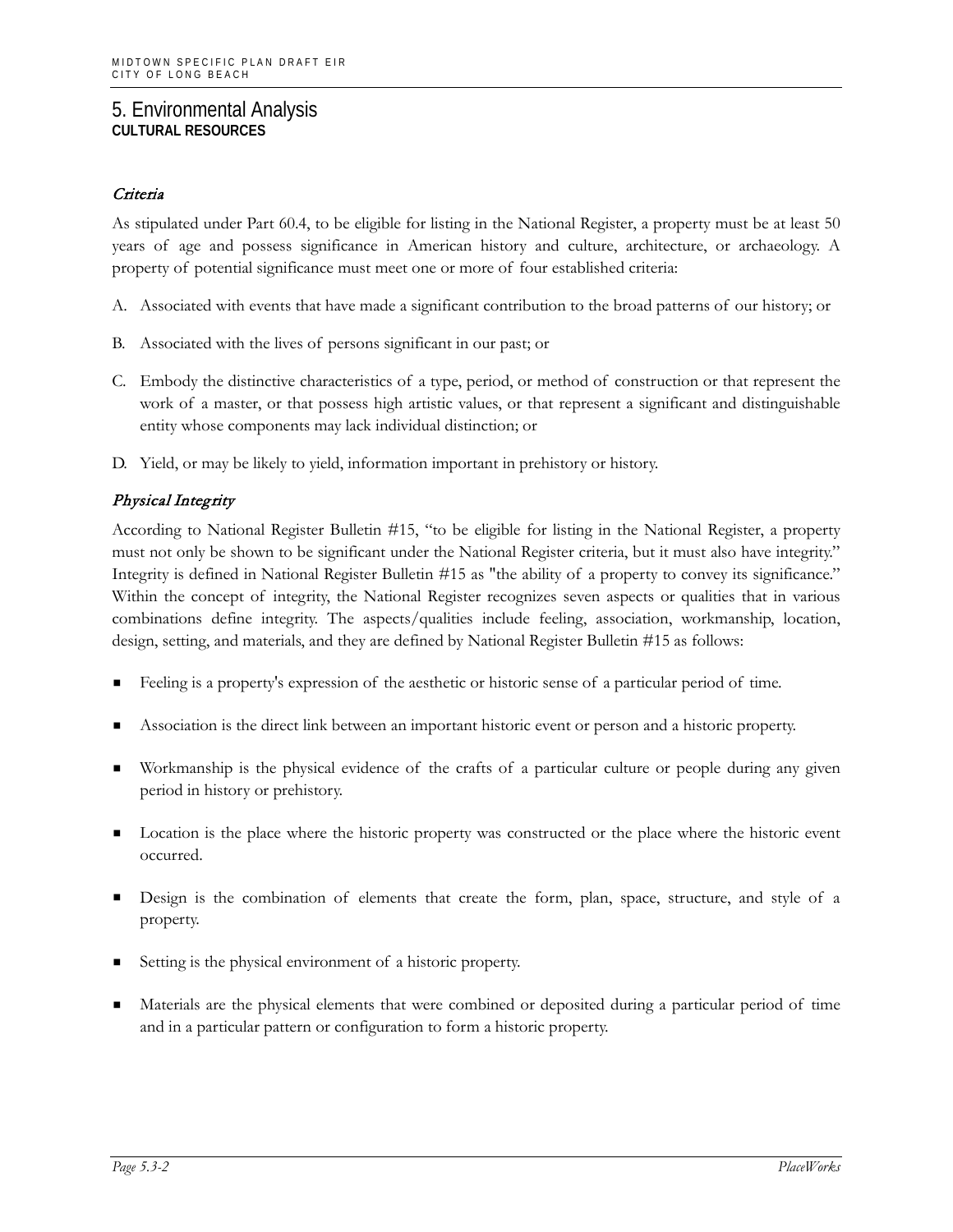#### Context

To be eligible for listing in the National Register, a property must also be significant within a historic context. National Register Bulletin #15 states that the significance of a historic property can be judged only when it is evaluated within its historic context. Historic contexts are defined in National Register Bulletin #15 as "those patterns, themes, or trends in history by which a specific...property or site is understood and its meaning...is made clear." A property must represent an important aspect of the area's history or prehistory and possess the requisite integrity to qualify for the National Register.

#### **State**

#### *California Register of Historic Resources*

In 1992, Governor Wilson signed Assembly Bill 2881 into law establishing the California Register of Historic Resources (California Register). The California Register is an authoritative guide used by state and local agencies, private groups and citizens to identify historical resources and to indicate what properties are to be protected, to the extent prudent and feasible, from substantial adverse impacts.

The California Register consists of properties that are listed automatically, as well as those that must be nominated through an application and public hearing process. The California Register automatically includes the following:

- California properties listed in the National Register and those formally Determined Eligible for the National Register;
- California Registered Historical Landmarks from No. 0770 onward; and
- Those California Points of Historical Interest that have been evaluated by the Office of Historic Preservation (OHP) and have been recommended to the State Historical Resources Commission for inclusion on the California Register.

The criteria for eligibility of listing in the California Register are based on the National Register criteria, but are identified as 1 to 4 instead of A to D. To be eligible for listing in the California Register, a property must be at least 50 years of age and possess significance at the local, state, or national level, under one or more of the following four criteria:

- 1. It is associated with events that have made a significant contribution to the broad patterns of local or regional history, or the cultural heritage of California or the United States; or
- 2. It is associated with the lives of persons important to local, California, or national history; or
- 3. It embodies the distinctive characteristics of a type, period, or method of construction or represents the work of a master, or possesses high artistic values; or
- 4. It has yielded, or has the potential to yield, information important in the prehistory or history of the local area, California, or the nation.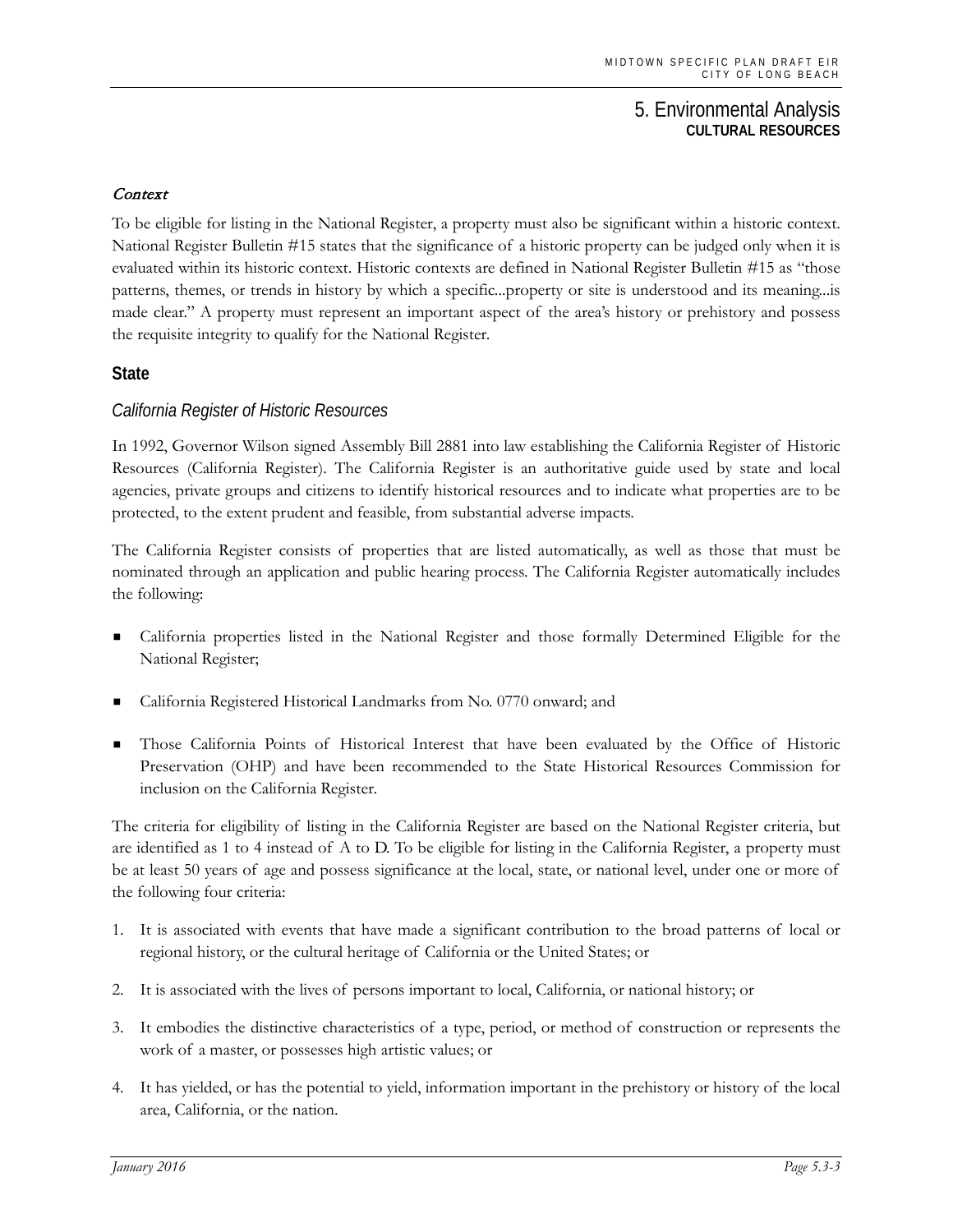Historical resources eligible for listing in the California Register may include buildings, sites, structures, objects, and historic districts. Resources less than 50 years of age may be eligible if it can be demonstrated that sufficient time has passed to understand its historical importance. While the enabling legislation for the California Register is less rigorous with regard to the issue of integrity, there is the expectation that properties reflect their appearance during their period of significance, as stipulated in Public Resources Code Section 4852.

The California Register may also include properties identified during historical resource surveys. However, in accordance with Public Resources Code Section 5024.1, the survey must meet all of the following criteria:

- The survey has been or will be included in the State Historical Resources Inventory.
- The survey and the survey documentation were prepared in accordance with OHP procedures and requirements.
- The resource is evaluated and determined by OHP to have a significance rating of Category 1 to 5 on a Department of Parks and Recreation (DPR) Form 523.
- If the survey is five or more years old at the time of its nomination for inclusion in the California Register, the survey is updated to identify historical resources which have become eligible or ineligible due to changed circumstances or further documentation and those which have been demolished or altered in a manner that substantially diminishes the significance of the resource.

#### **Local**

### *City of Long Beach Historic Landmarks*

Section 2.63.050 (Criteria for Designation of Landmarks and Landmark Districts) of the City's Municipal Code, as amended by Ordinance No. ORD-15-0038, establishes the procedures and criteria for designating local historic landmarks. Specifically, a cultural resource qualifies for designation as a landmark if it retains integrity and manifests one or more of the following criteria:

- A. It is associated with events that have made a significant contribution to the broad patterns of our history; or
- B. It is associated with the lives of persons significant in the City's past; or
- C. It embodies the distinctive characteristics of a type, period or method of construction, or it represents the work of a master or it possess high artistic values; or
- D. It has yielded, or may be likely to yield, information important in prehistory or history.

The City of Long Beach also recognizes local historic districts. Per Section 2.63.050, a group of cultural resources qualify for designation as a landmark district if it retains integrity as a whole and meets the following criteria: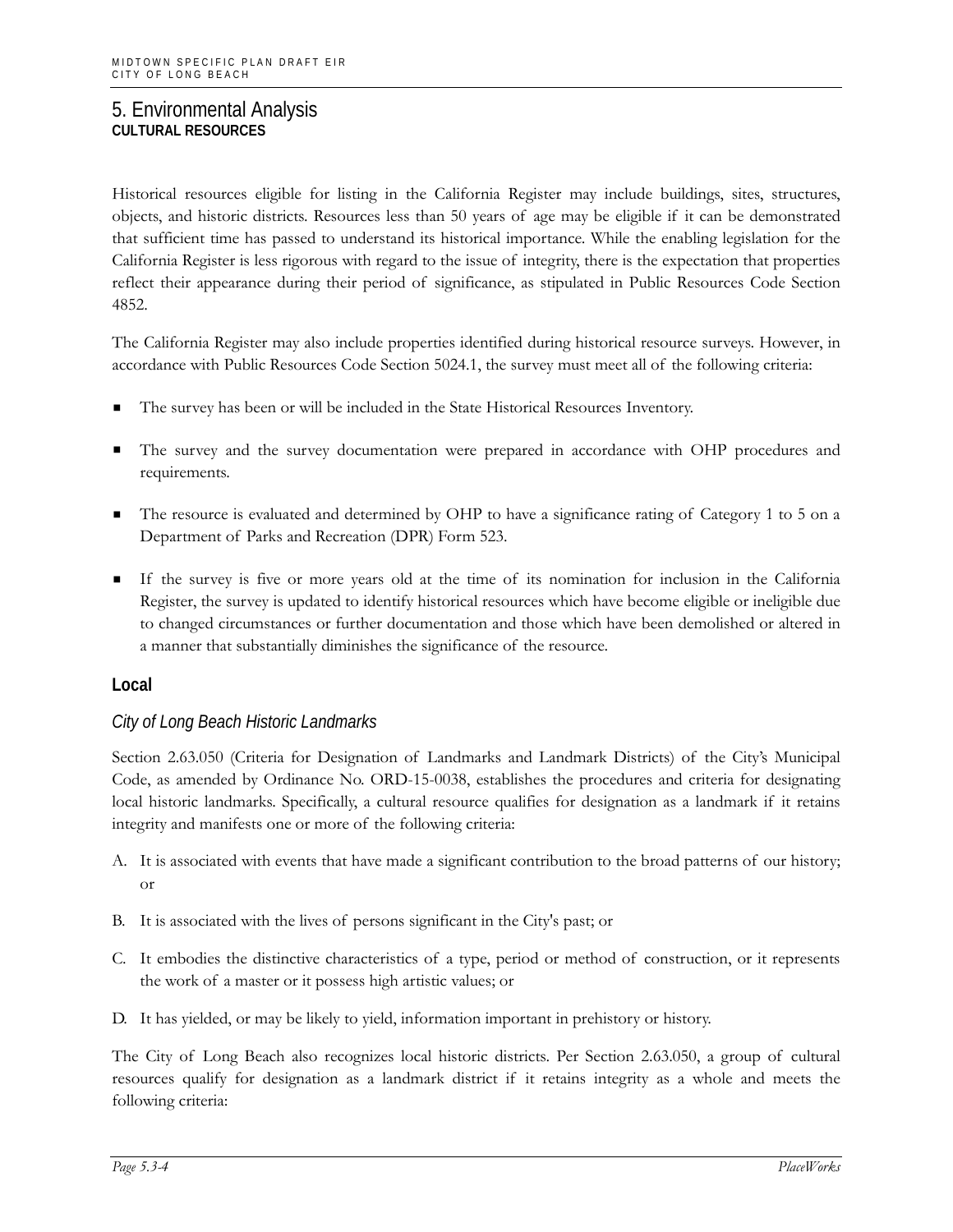- A. The grouping represents a significant and distinguishable entity that is significant within a historic context; and
- B. A minimum of 60 percent of the properties within the boundaries of the proposed landmark district qualify as a contributing property.

# **5.3.1.2 CULTURAL SETTING**

### **Existing Historical Resources**

As a part of the Historical Resources Report (see Appendix D), GPA Consulting researched properties in the Midtown Specific Plan area to determine whether or not they are currently listed as a landmark at the national, state, or local levels and whether or not they have been previously identified or evaluated as a historical resource. This involved a review of the Historic Property Data File for Los Angeles County, maintained by the California Office of Historic Preservation, as well as the list of local landmarks maintained by the City of Long Beach Planning Department. These sources revealed one property (Packard Motors Building at 205 Anaheim Street) in the Midtown Specific Plan area that is currently listed as a Long Beach Historic Landmark, and 26 properties that were previously evaluated and determined ineligible for listing in the National Register of Historic Places. These properties are summarized in Table 5.3-1.

The properties listed in Table 5.3-1 were observed in the field by GPA Consulting during a windshield survey conducted December 8 and 9, 2015. The designated local landmark, Packard Motors Building, appeared to retain sufficient integrity to convey its significance as a 1926 automobile showroom. This property is an historical resource as defined by CEQA, as it is listed in a local register of historical resources. The Packard Motors Building was designated as a Long Beach Historic Landmark in 1999 by Ordinance No. C-7593. Although the building has seen some alterations since it was constructed in 1926, the building looks substantially as it did in 1999 when the City declared it a landmark under the City's local criterion.

The remaining properties listed in Table 5.3-1, which had been previously determined ineligible for listing in the National Register of Historic Places, were also observed in the field by GPA Consulting; the properties appeared to continue to lack sufficient integrity for listing in the National or California Registers or as a local landmark. These properties are unlikely to qualify as historical resources unless a preponderance of evidence demonstrates otherwise.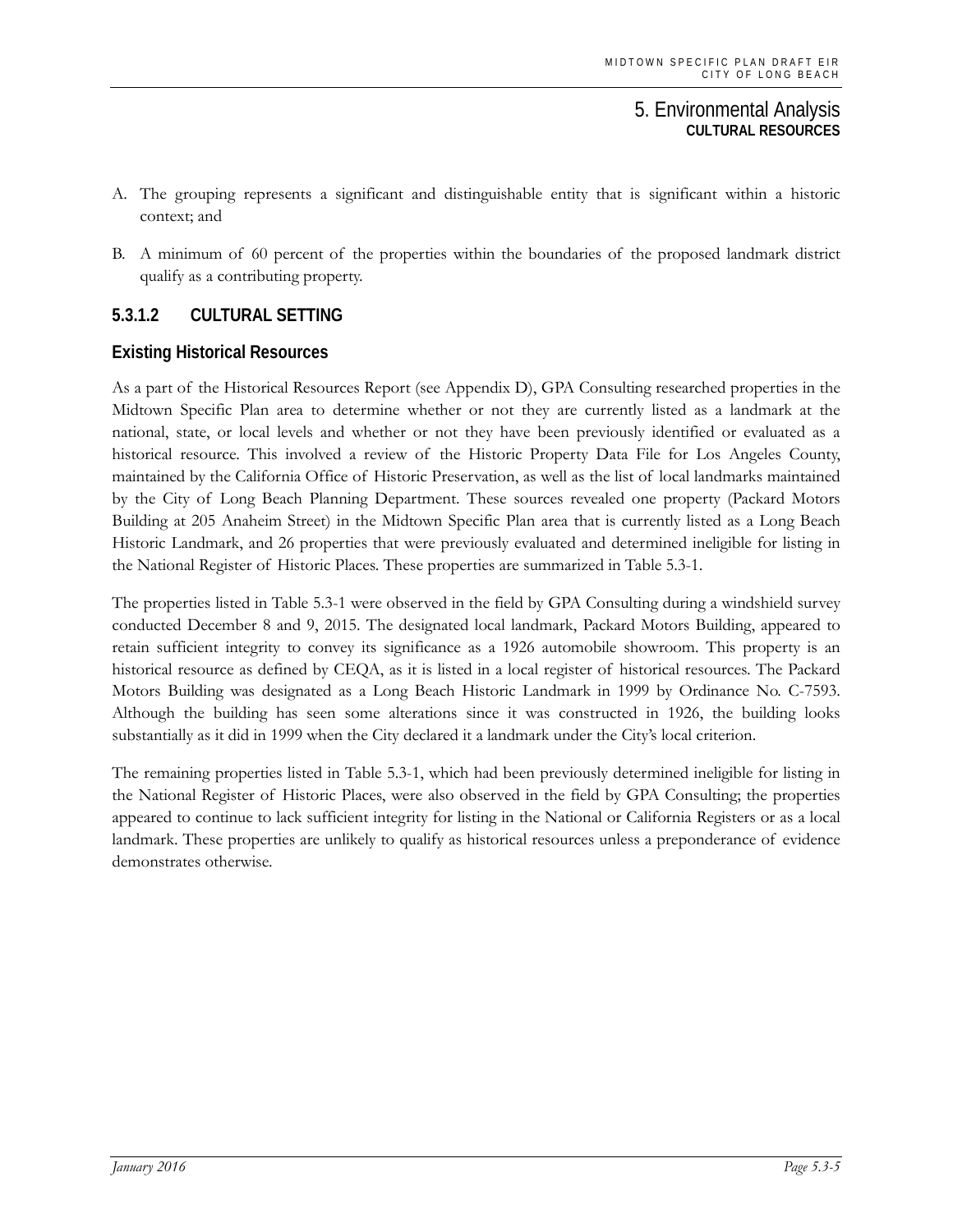| Table 5.3-1    | List of Previously Evaluated Properties in the Midtown Specific Plan Area |                      |                       |                   |                                    |  |
|----------------|---------------------------------------------------------------------------|----------------------|-----------------------|-------------------|------------------------------------|--|
|                | <b>APN</b>                                                                | <b>Street Number</b> | <b>Street Name</b>    | <b>Build Date</b> | <b>Status</b><br>Code <sup>1</sup> |  |
| 1              | 7269015016                                                                | 00205                | <b>Anaheim Street</b> | 1926              | 5S1                                |  |
| $\overline{2}$ | 7269022006                                                                | 00329                | 16th Street           | 1926              | 6Y                                 |  |
| 3              | 7269022010                                                                | 00349                | 16th Street           | 1916              | 6Y                                 |  |
| 4              | 7269022014                                                                | 00405                | 16th Street           | 1912              | 6Y                                 |  |
| 5              | 7269021018                                                                | 00327                | 17th Street           | 1912              | 6Y                                 |  |
| 6              | 7269021042                                                                | 00351                | 17th Street           | 1907              | 6Y                                 |  |
| $\overline{7}$ | 7269021038                                                                | 00409                | 17th Street           | 1915              | 6Y                                 |  |
| 8              | 7269021036                                                                | 00415                | 17th Street           | 1912              | 6Y                                 |  |
| 9              | 7269022021                                                                | 00426                | 17th Street           | 1923              | 6Y                                 |  |
| 10             | 7209008014                                                                | 00344                | 19th Street           | 1908              | 6Y                                 |  |
| 11             | 7209010010                                                                | 00428                | 20th Street           | 1919              | 6Y                                 |  |
| 12             | 7208100020                                                                | 00320                | 25th Street           | 1900              | 6Y                                 |  |
| 13             | 7269026021                                                                | 01445                | Elm Avenue            | 1905              | 6Y                                 |  |
| 14             | 7269023008                                                                | 01595                | Elm Avenue            | 1920              | 6Y                                 |  |
| 15             | 7208027005                                                                | 02185                | Elm Avenue            | 1913              | 6U                                 |  |
| 16             | 720800308                                                                 | 02535                | Elm Avenue            | 1940              | 6Y                                 |  |
| 17             | 7268021041                                                                | 00350                | <b>Esther Street</b>  | 1922              | 6Y                                 |  |
| 18             | 7269020023                                                                | 00405                | <b>Esther Street</b>  | 1923              | 6Y                                 |  |
| 19             | 7209012004                                                                | 00341                | Harmony Way           | 1922              | 6Y                                 |  |
| 20             | 7269022025                                                                | 01621                | Linden Avenue         | 1911              | 6Y                                 |  |
| 21             | 7269019040                                                                | 01712                | Locust Avenue         | 1919              | 6Y                                 |  |
| 22             | 7269019020                                                                | 01730                | Locust Avenue         | 1913              | 6Y                                 |  |
| 23             | 7208015026                                                                | 02384                | Long Beach Boulevard  | 1928              | 6Y                                 |  |
| 24             | 7209010018                                                                | 01971                | Pasadena Avenue       | 1923              | 6Y                                 |  |
| 25             | 7209012023                                                                | 02057                | Pasadena Avenue       | 1918              | 6Y                                 |  |
| 26             | 7209012020                                                                | 02083                | Pasadena Avenue       | 1919              | 6Y                                 |  |
| 27             | 7209010017                                                                | 00427                | <b>Rhea Street</b>    | 1923              | 6Y                                 |  |

**Table 5.3-1 List of Previously Evaluated Properties in the Midtown Specific Plan Area**

Source: GPA Consulting 2015.

Per the California Historical Resources status codes: 5S1 indicates an individual property that is listed or designated locally; 6U indicates property determined ineligible for National Register pursuant to Section 106 (Protection of Historic Properties) of the NHPA without review by the California State Historic Preservation Office; and 6Y indicates property determined ineligible for National Register by consensus through Section 106 process – not evaluated for California Register or local listing.

# **5.3.2 Thresholds of Significance**

CEQA Guidelines Section 15064.5 provides direction on determining significance of impacts to archaeological and historical resources. Generally, a resource shall be considered "historically significant" if the resource meets the criteria for listing on the California Register of Historical Resources:

- Is associated with events that have made a significant contribution to the broad patterns of California's history and cultural heritage;
- Is associated with the lives of persons important in our past;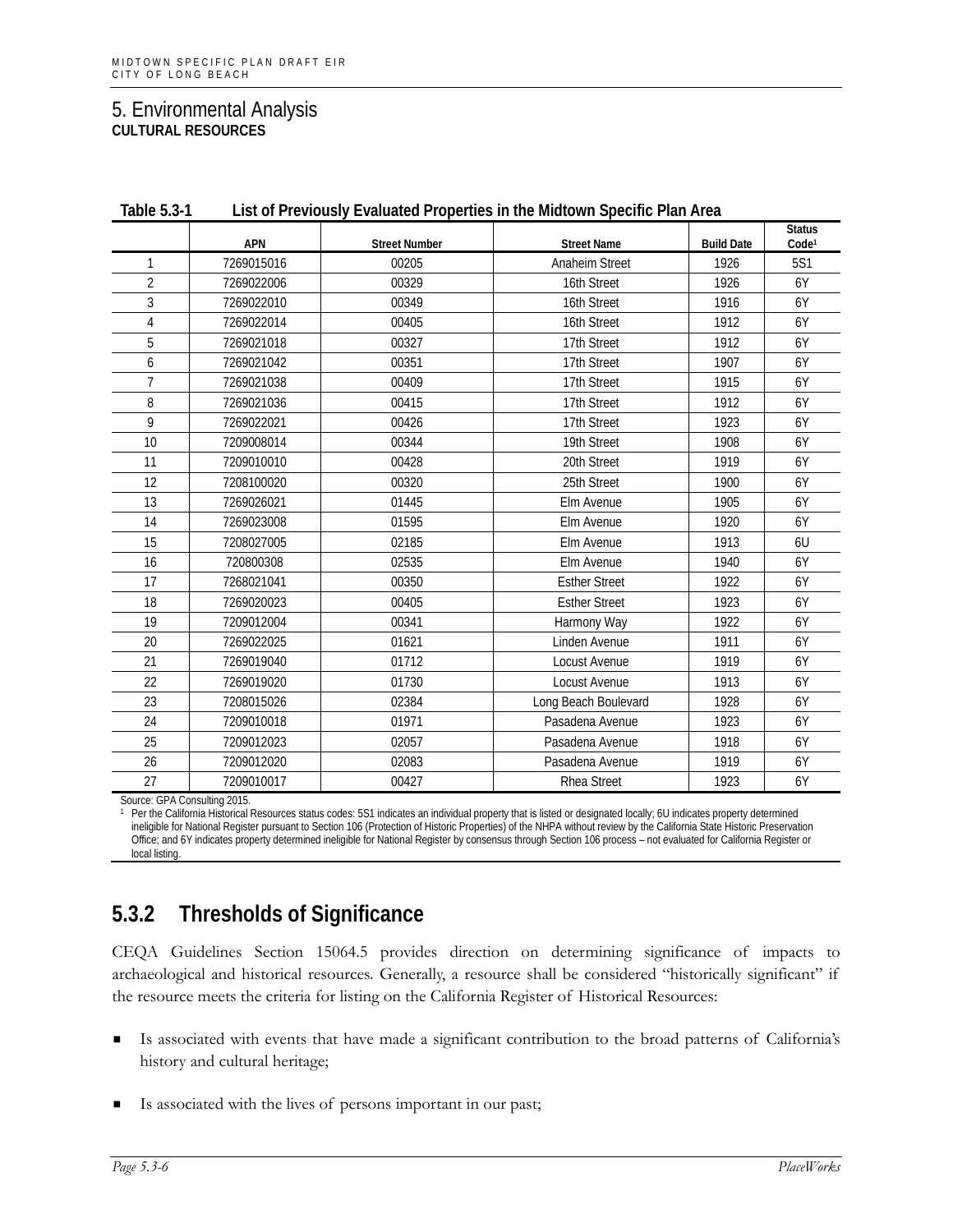- Embodies the distinctive characteristics of a type, period, region or method of construction, or represents the work of an important creative individual, or possesses high artistic values; or
- Has yielded, or may be likely to yield, information important in prehistory or history. (PRC § 5024.1; 14 CCR § 4852)

The fact that a resource is not listed in the California Register of Historical Resources, not determined to be eligible for listing, or not included in a local register of historical resources does not preclude a lead agency from determining that it may be a historical resource.

According to Appendix G of the CEQA Guidelines, a project would normally have a significant effect on the environment if the project would:

- C-1 Cause a substantial adverse change in the significance of an historical resource pursuant to Section 15064.5.
- C-2 Cause a substantial adverse change in the significance of an archaeological resource pursuant to Section 15064.5.
- C-3 Directly or indirectly destroy a unique paleontological resource or site or unique geologic feature.
- C-4 Disturb any human remains, including those interred outside of formal cemeteries.

The Initial Study, included as Appendix A, substantiates that impacts associated with the following thresholds would be less than significant:

- Threshold C-1
- Threshold C-2
- Threshold C-3
- Threshold C-4

However, upon further review by the City of Long Beach it was determined that impacts associated with Threshold C-1 could be significant and, therefore, this threshold has been carried through to this section of the EIR. With the exception of Threshold C-1, the remaining thresholds will not be addressed in the following analysis.

# **5.3.3 Environmental Impacts**

The following impact analysis addresses thresholds of significance for which the significant impacts could occur. The applicable thresholds are identified in brackets after the impact statement.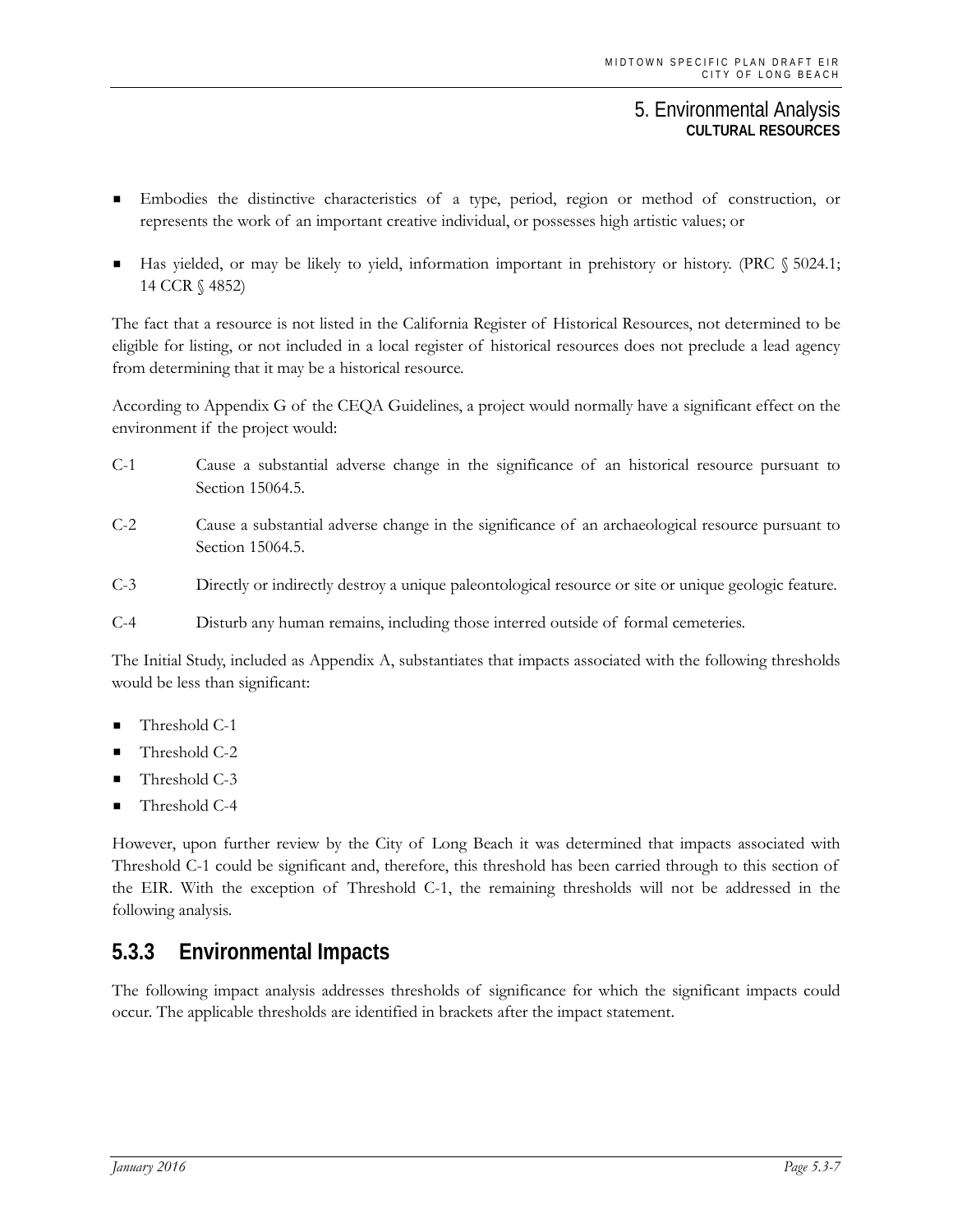#### **Impact 5.3-1: Implementation of the Proposed Project could result in an impact on known and/or unknown historical resources. [Threshold C-1]**

Impact Analysis: Following is a discussion of the Proposed Project's potential impacts on historical resources as a result of development and redevelopment activities that would be accommodated within each of the areas of the Project Site under the Proposed Project.

### **Midtown Specific Plan Area**

As a part of the Historical Resources Report (see Appendix D) and in addition to the existing historical resource within the Midtown Specific Plan area (Packard Motors Building at 205 Anaheim Street), GPA Consulting identified properties within the Midtown Specific Plan area that are yet to be identified as a historical resource and should be further studied for potential impacts to historical resources in the event they are proposed for alteration or demolition as part of development and redevelopment that would be accommodated under the Midtown Specific Plan. No individual properties were specifically researched or evaluated to determine if they are eligible for listing in the National or California Registers or as a local landmark. Instead, the properties with the greatest likelihood for historic significance were identified, based on age, level of integrity, and property type.

Generally, properties must be at least 50 years old to be eligible for listing in the National Register of Historic Places. As the California Register and local register are modeled after the National Register, the industry standard also uses the 50 threshold as the minimum age requirement for eligibility. However, to capture properties that might turn 50 years old during the development of a project or survey, the industry standard looks at all properties that are more than 45 years old as a minimum age requirement for evaluation. Therefore, GPA Consulting obtained build dates for all properties in the Midtown Specific Plan Area using the Los Angeles County Assessor data. At least 606 parcels were indicated as containing buildings or structures over 45 years old. As these properties are nearing or past 50 years old, they were identified by GPA Consulting as properties that met the minimum age requirement that required further investigation.

In order to obtain additional information about the condition of the properties over 45 years of age, GPA conducted a windshield survey of these properties on December 8 and 9, 2015. This effort involved driving each street in the Midtown Specific Plan area to view and photograph properties from the public right-of-way. The properties that were at least 45 years of age and had moderate to high integrity were noted and photographed from the street whenever possible (photographs provided in Appendix D). A total of 66 properties were identified during the survey as "potential historical resources"; these properties are listed in Table 5.3-2.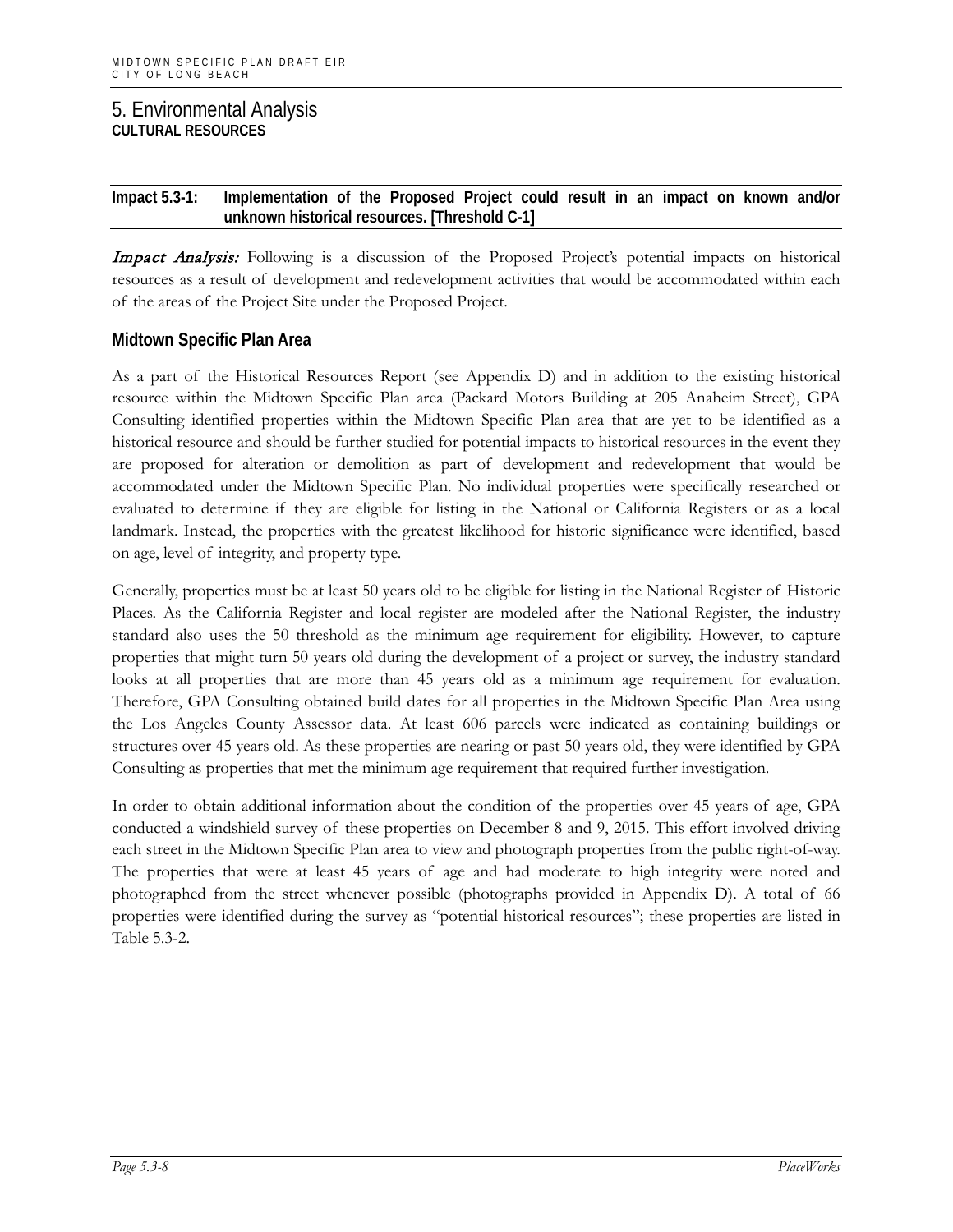| <b>Table 5.3-2</b> |            | List of Properties in the Midtown Specific Plan Area Recommended for Future Evaluation |                        |                   |  |  |  |
|--------------------|------------|----------------------------------------------------------------------------------------|------------------------|-------------------|--|--|--|
|                    | APN        | <b>Street Number</b>                                                                   | <b>Street Name</b>     | <b>Build Date</b> |  |  |  |
| 1                  | 7209010002 | 00350                                                                                  | 20th Street            | 1919              |  |  |  |
| 2                  | 7209011014 | 00330                                                                                  | 20th Street            | 1923              |  |  |  |
| 3                  | 7209011017 | 00405                                                                                  | 20th Street            | 1928              |  |  |  |
| 4                  | 7209011012 | 00425                                                                                  | 20th Street            | 1939              |  |  |  |
| 5                  | 7206005901 | 00101                                                                                  | 28th Street            | 1952              |  |  |  |
| 6                  | 7269014009 | 00141                                                                                  | <b>Anaheim Street</b>  | 1930              |  |  |  |
| 7                  | 7269015018 | 00233                                                                                  | <b>Anaheim Street</b>  | 1946              |  |  |  |
| 8                  | 7269029022 | 00501                                                                                  | <b>Anaheim Street</b>  | 1927              |  |  |  |
| 9                  | 7269029021 | 00535                                                                                  | <b>Anaheim Street</b>  | 1929              |  |  |  |
| 10                 | 7207010041 | 02801                                                                                  | <b>Atlantic Avenue</b> | 1959              |  |  |  |
| 11                 | 7207009030 | 02865                                                                                  | <b>Atlantic Avenue</b> | 1960              |  |  |  |
| 12                 | 7206023025 | 00220                                                                                  | Canton Street          | 1913              |  |  |  |
| 13                 | 7206023001 | 00208                                                                                  | Columbia Street        | 1908              |  |  |  |
| 14                 | 7209008013 | 00407                                                                                  | Dayman Street          | 1933              |  |  |  |
| 15                 | 7269027006 | 01331                                                                                  | Elm Avenue             | 1915              |  |  |  |
| 16                 | 7269023013 | 01551                                                                                  | Elm Avenue             | 1910              |  |  |  |
| 17                 | 7269023012 | 01561                                                                                  | Elm Avenue             | 1906              |  |  |  |
| 18                 | 7269023011 | 01567                                                                                  | Elm Avenue             | 1910              |  |  |  |
| 19                 | 7269023009 | 01585                                                                                  | Elm Avenue             | 1919              |  |  |  |
| 20                 | 7208022021 | 02219                                                                                  | Elm Avenue             | 1912              |  |  |  |
| 21                 | 7208022019 | 02225                                                                                  | Elm Avenue             | 1895              |  |  |  |
| 22                 | 7208022016 | 02255                                                                                  | Elm Avenue             | 1915              |  |  |  |
| 23                 | 7208022900 | 02295                                                                                  | Elm Avenue             | c1930s            |  |  |  |
| 24                 | 7208010015 | 02425                                                                                  | Elm Avenue             | 1922              |  |  |  |
| 25                 | 7208010014 | 02433                                                                                  | Elm Avenue             | 1915              |  |  |  |
| 26                 | 7208010013 | 02443                                                                                  | Elm Avenue             | 1922              |  |  |  |
| 27                 | 7269021017 | 00324                                                                                  | <b>Esther Street</b>   | 1926              |  |  |  |
| 28                 | 7269020021 | 00351                                                                                  | <b>Esther Street</b>   | 1910              |  |  |  |
| 29                 | 7269021039 | 00400                                                                                  | <b>Esther Street</b>   | 1913              |  |  |  |
| 30                 | 7269021026 | 01711                                                                                  | Linden Avenue          | 1923              |  |  |  |
| 31                 | 7269021028 | 01723                                                                                  | Linden Avenue          | 1915              |  |  |  |
| 32                 | 7269021029 | 01731                                                                                  | Linden Avenue          | 1916              |  |  |  |
| 33                 | 7269021030 | 01741                                                                                  | Linden Avenue          | 1922              |  |  |  |
| 34                 | 7269020031 | 01765                                                                                  | Linden Avenue          | 1912              |  |  |  |
| 35                 | 7207009051 | 02898                                                                                  | Linden Avenue          | 1959              |  |  |  |
| 36                 | 7269014004 | 01333                                                                                  | Locust Avenue          | 1925              |  |  |  |
| 37                 | 7269014800 | 01331                                                                                  | Locust Avenue          | c1920s            |  |  |  |
| 38                 | 7269016147 | 01427                                                                                  | Long Beach Boulevard   | 1946              |  |  |  |
| 39                 | 7209015009 | 01883                                                                                  | Long Beach Boulevard   | 1954              |  |  |  |
| 40                 | 7209015003 | 01885                                                                                  | Long Beach Boulevard   | 1923              |  |  |  |
| 41                 | 7209013009 | 02069                                                                                  | Long Beach Boulevard   | 1925              |  |  |  |
| 42                 | 720901104  | 02070                                                                                  | Long Beach Boulevard   | 1925              |  |  |  |
| 43                 | 7209013037 | 02073                                                                                  | Long Beach Boulevard   | 1923              |  |  |  |
| 44                 | 7208027011 | 02160                                                                                  | Long Beach Boulevard   | 1948              |  |  |  |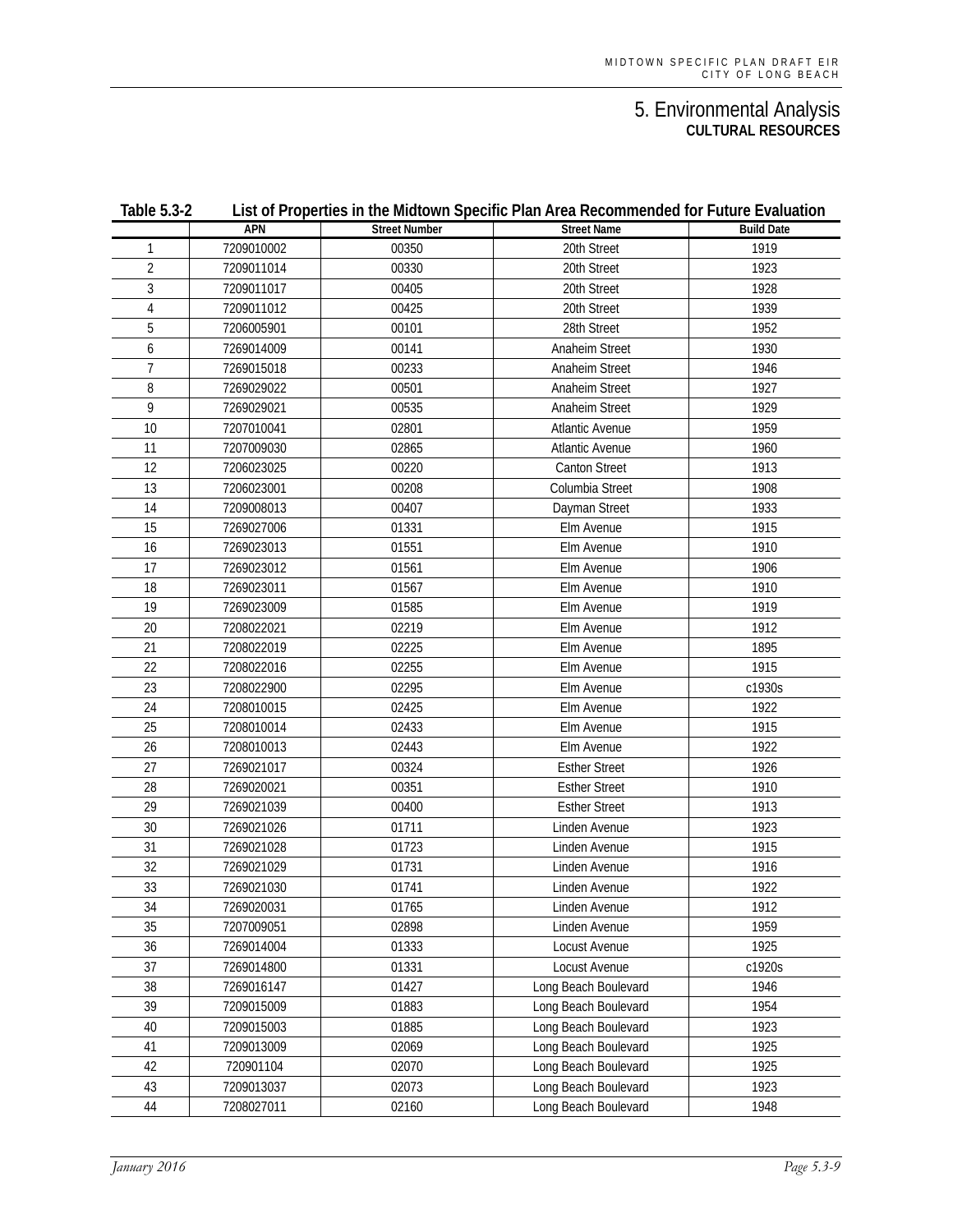| Table 5.3-2                  |            |        | List of Properties in the Midtown Specific Plan Area Recommended for Future Evaluation |        |
|------------------------------|------------|--------|----------------------------------------------------------------------------------------|--------|
| 45                           | 7208023018 | 02247  | Long Beach Boulevard                                                                   | 1907   |
| 46                           | 7208022004 | 02268  | Long Beach Boulevard                                                                   | 1964   |
| 47                           | 7208014028 | 02301  | Long Beach Boulevard                                                                   | 1958   |
| 48                           | 7208003013 | 02500  | Long Beach Boulevard                                                                   | 1959   |
| 49                           | 7207019018 | 03012  | Long Beach Boulevard                                                                   | 1967   |
| 50                           | 7206011029 | 03069  | Long Beach Boulevard                                                                   | 1948   |
| 51                           | 7269005009 | 01320  | Pacific Avenue                                                                         | 1928   |
| 52                           | 7206025029 | 02632  | Pacific Avenue                                                                         | 1960   |
| 53                           | 7206025028 | 02650  | Pacific Avenue                                                                         | 1952   |
| 54                           | 7206025027 | 02654  | Pacific Avenue                                                                         | 1953   |
| 55                           | 7206024016 | 02776  | Pacific Avenue                                                                         | 1955   |
| 56                           | 7206005024 | 02800  | Pacific Avenue                                                                         | 1956   |
| 57                           | 7269020053 | 00304  | Pacific Coast Highway                                                                  | c1930s |
| 58                           | 7209007013 | 00401  | Pacific Coast Highway                                                                  | 1911   |
| 59                           | 7269035015 | 000550 | Pacific Coast Highway                                                                  | 1931   |
| 60                           | 7269005017 | 01301  | Pine Avenue                                                                            | 1960   |
| 61                           | 7209009007 | 00330  | Rhea Street                                                                            | 1907   |
| 62                           | 7209009008 | 00332  | Rhea Street                                                                            | 1907   |
| 63                           | 7209009012 | 00340  | Rhea Street                                                                            | 1925   |
| 64                           | 7209013016 | 00200  | <b>Willard Street</b>                                                                  | 1923   |
| 65                           | 7209013011 | 00237  | <b>Willard Street</b>                                                                  | 1922   |
| 66                           | 7206025032 | 00101  | <b>Willard Street</b>                                                                  | 1967   |
| Source: GPA Consulting 2015. |            |        |                                                                                        |        |

The list of properties provided in Table 5.3-2 have the highest likelihood that they may qualify as historical resources because they meet the minimum age requirement for the various historical registration programs and have the highest level of integrity of such properties within the Midtown Specific Plan Area. However, their individual significance (or lack thereof) is unknown and the properties have not been compared to other similar properties within a larger context or geographic region (e.g., the City at large). Therefore, properties identified in Table 5.3-2 would require further evaluation on a case by case basis if they are proposed to be altered or demolished as part of future development or redevelopment activities that would be accommodated under the Midtown Specific Plan.

An intensive-level evaluation of the properties identified in Table 5.3-2 would be required if they are proposed to be altered or demolished to definitively determine if they are historical resources as defined by CEQA. The evaluation would be required to be undertaken in accordance with the City's procedures for historical resource evaluations, generally involving a report and recordation of the property on a California Office of Historic Preservation DPR 523 Form.

Properties not included in Table 5.3-2, including properties that turn 50 years old after adoption of the Midtown Specific Plan, may still qualify as historical resources if a preponderance of evidence demonstrates that they meet one of the criteria listed above in Section 5.3.1.1, *Regulatory Background*. The fact that a property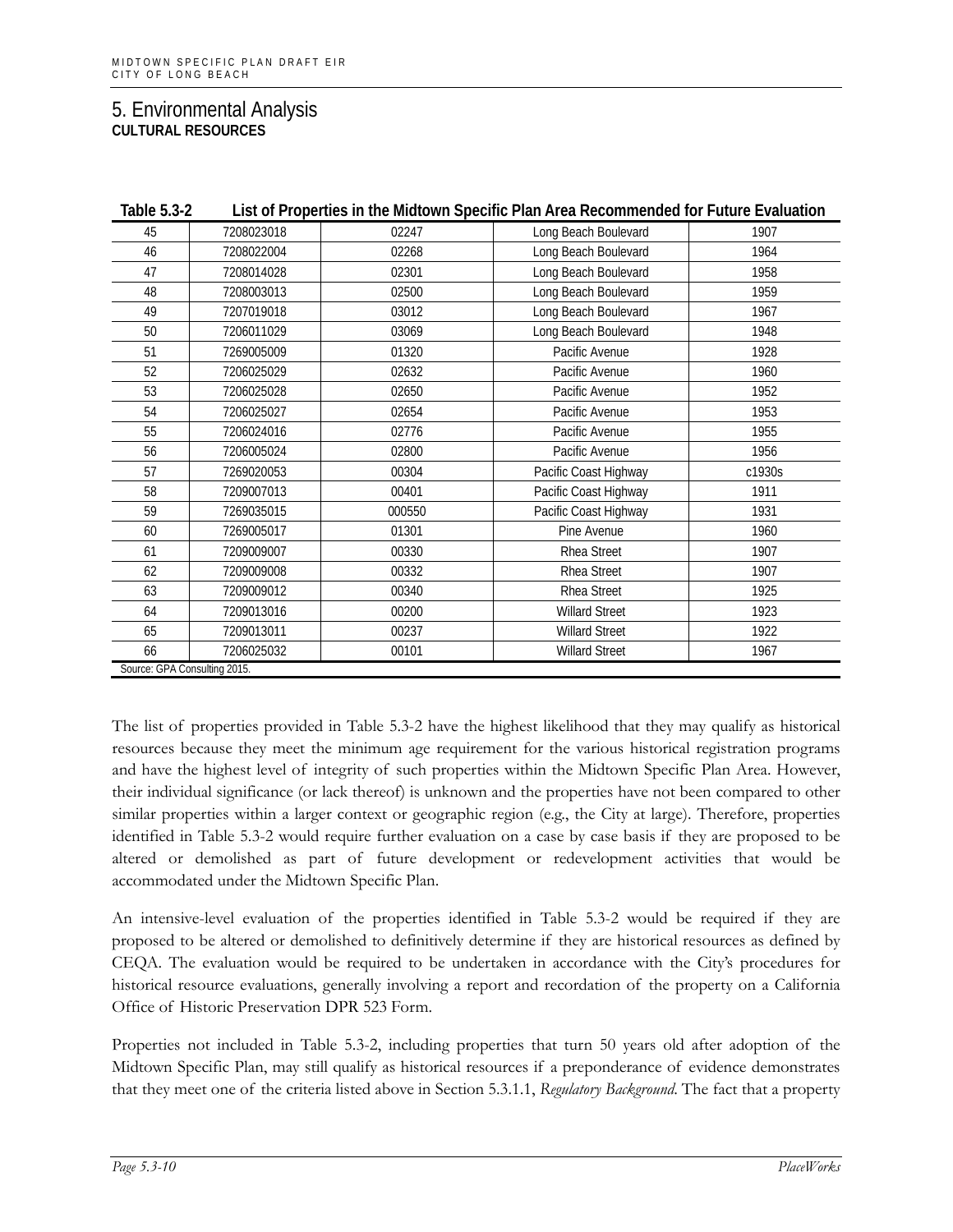has not been previously identified does not preclude the City from treating any other resources over the age of 45 within the Midtown Specific Plan Area as potential historical resources, and requesting that they be evaluated as part of a future project. Evaluation of discretionary projects for any properties within the Midtown Specific Plan area not listed in Table 5.3-2 would be subject to evaluation by the City of Long Beach Development Services Department based on the standards of the City's Cultural Heritage Ordinance and the criteria of the California Environmental Quality Act.

Taking into consideration the types of potentially-eligible properties identified within the Midtown Specific Plan Area and the potential for various impacts to these properties, appropriate mitigation measures have been outlined at the end of this section to avoid, minimize, or mitigate significant impacts that may be caused by future development or redevelopment projects within the Midtown Specific Plan area.

## **Area Outside the Midtown Specific Plan**

Under the Proposed Project, no physical change (e.g., additional development intensity, redevelopment) is expected to occur within this area of the Project Site and all existing uses (which include residential uses, a church, and Officer Black Park) are expected to remain. Therefore, no impacts on historical resources are anticipated to occur.

# **5.3.4 Cumulative Impacts**

Other future cumulative development projects in the City of Long Beach that would be accommodated under the City's General Plan would involve modifications to or demolition of other existing buildings, some of which may be considered historic resources. However, each development project considered for approval by the City would be required to have that project's impacts to cultural resources evaluated as part of the CEQA processing and documentation for the project. Where significant impacts to historic resources are identified, project applicants/developers would be required to either avoid impacts or implement feasible mitigation measures to reduce impacts. Neither the Proposed Project nor cumulative development is expected to result in significant impact to historic resources. Therefore, the Proposed Project's contribution to cumulative historic resources impacts are considered less than significant.

# **5.3.5 Existing Regulations**

- Code of Federal Regulations (CFR) Title 36 Part 60
- City of Long Beach Municipal Code, Section 2.63.050 (Criteria for Designation of Landmarks and Landmark Districts)

# **5.3.6 Level of Significance Before Mitigation**

Without mitigation, these impacts would be **potentially significant**:

 Impact 5.3-1 Future development that would be accommodated under the Specific Plan could result in an impact on known and/or unknown historical resources.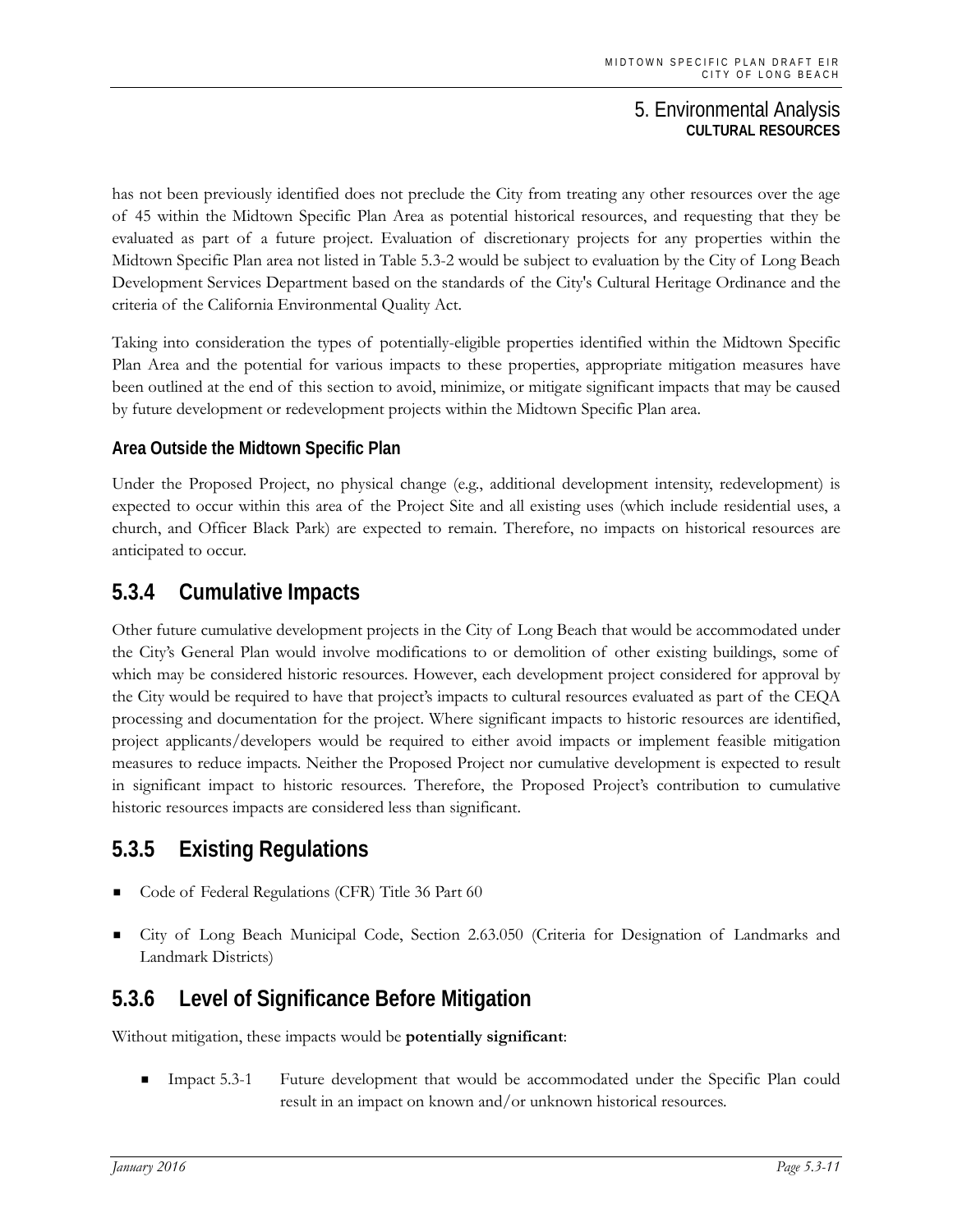# **5.3.7 Mitigation Measures**

- CUL-1 Future development or redevelopment projects on any of the properties listed in Table 5.3-2 (List of Properties in the Midtown Specific Plan Area Recommended for Future Evaluation) of the Midtown Specific Plan EIR (SCH No. 2015031034) shall require that an intensivelevel historical evaluation of the property be conducted by the property owner or project applicant/developer; the evaluation shall be conducted in accordance with all applicable federal, state and local guidelines for evaluating historical resources. If based on the evaluation of the property it is determined that the proposed development or redevelopment project will have a substantial adverse effect on a historical resource (i.e. it would reduce its integrity to the point that it would no longer be eligible for inclusion in the California Register of Historical Resources or in the list of Long Beach Landmarks), then the provisions of Mitigation Measure CUL-2 shall be implemented by the property owner or project applicant/developer to eliminate or reduce the project's impact on historical resources.
- CUL-2 If based on the intensive-level historical evaluation of a property listed in Table 5.3-2 (List of Properties in the Midtown Specific Plan Area Recommended for Future Evaluation) of the Midtown Specific Plan EIR, as required under Mitigation Measure CUL-1, it is determined that the proposed development or redevelopment project will have a substantial adverse effect on a historical resource, the City of Long Beach shall require the property owner or project applicant/developer to implement the following measures:
	- A. Rehabilitation According to the Secretary of the Interior's Standards
		- 1. If the proposed project includes renovation, alteration, or an addition to an historical resource (not including total demolition), then the property owner or project applicant/developer shall first seek to design all proposed renovation, alterations or additions to the historical resource in a manner that is consistent with the Secretary of the Interior's Standards for Rehabilitation (Standards) found at: http://www.nps.gov/tps/standards/rehabilitation/rehab/stand.htm.
			- a. Plans for rehabilitation shall be created under the supervision of a professional meeting the Department of Interior's Professional Qualifications Standards in Architectural History or Historic Architecture and be designed by a licensed architect with demonstrated historic preservation experience.
			- b. Plans shall be reviewed in the schematic design phase prior to any construction work, as well as in the 60 and 90 percent construction documents phases for compliance with the Standards by a historic preservation professional meeting the Secretary of the Interior's Professional Qualifications Standards with demonstrated experience with the Standards compliance reviews.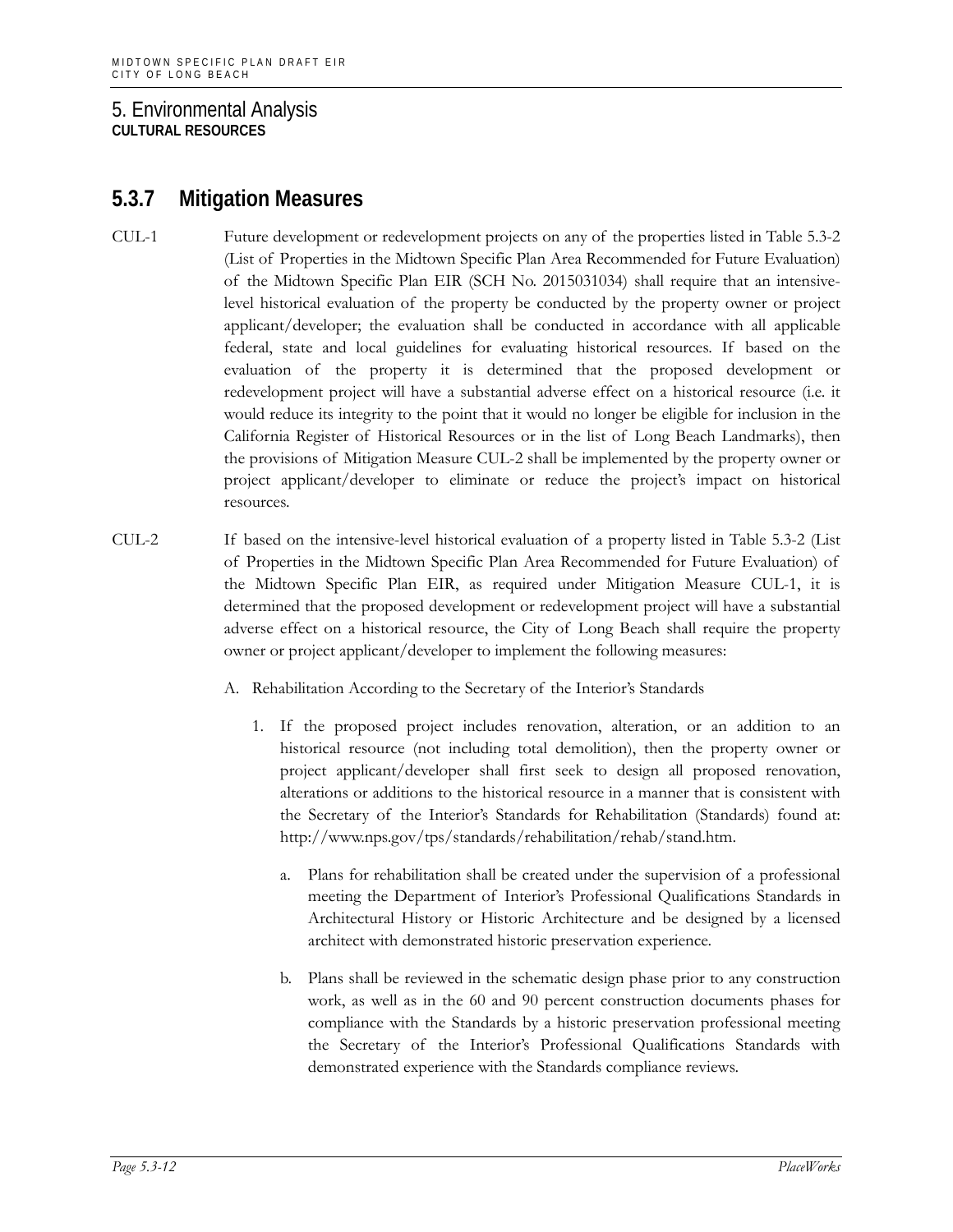- c. The qualified historic preservation professional reviewing the plans shall create a technical memo at each phase and submit the memo to the City of Long Beach Development Services Department for concurrence.
- d. At the discretion of the City, a detailed character-defining features analysis and/or historical resource treatment plan may need to be prepared for select historical resources by a historic preservation professional meeting the Secretary of the Interior's Professional Qualifications Standards if the nature of the project or the significance of the property warrants such detailed analysis.
- e. A qualified historic preservation professional shall monitor construction activities at key milestones to ensure the work to be conducted complies with the Standards. The milestones shall be agreed upon in advance by the City and property owner or project applicant/developer.
- f. City staff and the qualified historic preservation professional shall review the finished rehabilitation/renovation in person upon completion.
- g. In the event that any historical resource(s) are leased to third-party tenants and tenant improvements will be made, all of the terms of this stipulation shall be disclosed in the lease agreements, agreed upon in writing, and mutually enforced by the property owner or project applicant/developer and the City. The tenants shall not be permitted to conduct work that does not comply with the Standards.
- B. Retention/On-Site Relocation- For Proposed Demolition
	- 1. If the proposed project includes total demolition of a historical resource, the property owner or project applicant/developer shall first consider an alternative that retains the historical resource and incorporates it into the overall project development as an adaptive re-use of the building, as determined feasible.
	- 2. If the project site permits, the historical resource should be relocated to another location on the site and the resource should be re-incorporate into the overall project, as determined feasible.
	- 3. If the City determines that retention/onsite relocation of the historical resource is not feasible through a credible feasibility study, then the City shall elect to allow the property owner or project applicant/developer to move forward with the development/redevelopment project; however, all other requirements outlined in this mitigation measure shall apply.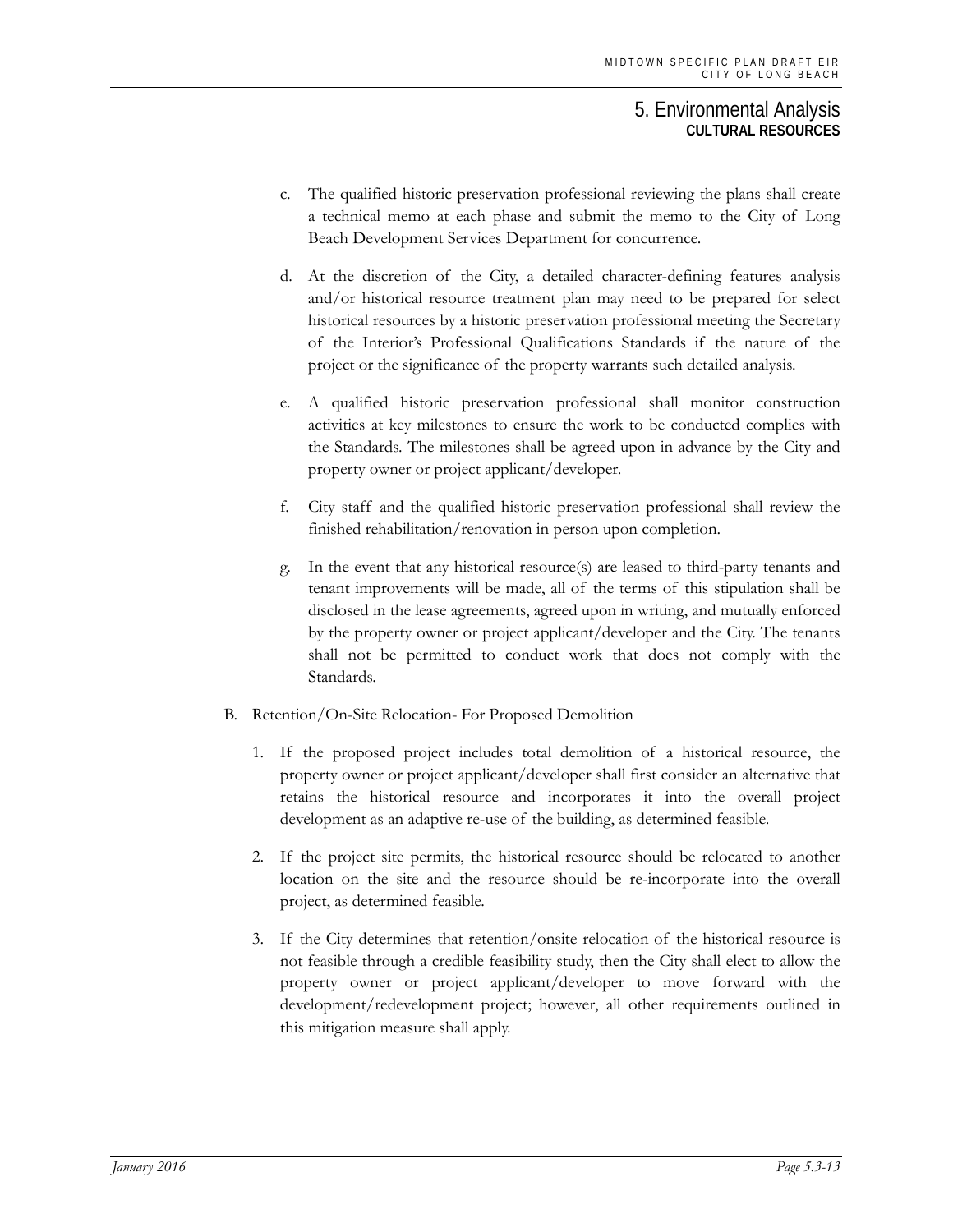- C. Third Party Sale
	- 1. If the City determines that retention or onsite relocation of the historical resource is not feasible, then the property owner or project applicant/developer shall offer any historical resources scheduled for demolition to the public for sale and offsite relocation by a third party:
		- a. The historic resource(s) shall be advertised by the property owner or project applicant/developer at a minimum in the following locations: project applicant's/developer's website (if applicable); City of Long Beach website; Los Angeles Times website and print editions; Long Beach Press Telegram.
		- b. The bidding period shall remain open for 60 days after the date of advertisement to allow adequate response time from interested parties.
		- c. Qualified parties shall meet the following minimum qualifications to be considered a realistic buyer: possess adequate financial resources to relocate and rehabilitate the historical resource(s); possess an available location for the historical resource(s); and provide for a new use for the historical resource(s).
		- d. The City shall approve the qualified buyer. If no such buyer comes forward within the allotted time frame, the City shall elect to issue a demolition permit for the historical resource. However, all other requirements outlined in this mitigation measure shall apply.
- D. Recordation
	- 1. The property owner or project applicant/developer shall create HABS-like Level II documentation prepared in accordance with the Secretary of the Interior's Standards and Guidelines for Architectural and Engineering Documentation. Information on the Standards and Guidelines is available at the following links: http://www.nps.gov/history/local-law/arch\_stnds\_6.htm. http://www.nps.gov/history/hdp/standards/index.htm.
		- a. Photographs with large-format (4 inches by 5 inches or larger), black and white negatives of the property as a whole shall be provided; photocopies with large format negatives of select existing drawings, site plans, or historic views where available. A minimum of 12 views showing context and relationship of historical resources to each other shall be provided; aerial views showing the whole property shall also be provided.
		- b. Written historical descriptive data, index to photographs, and photo key plan shall be provided.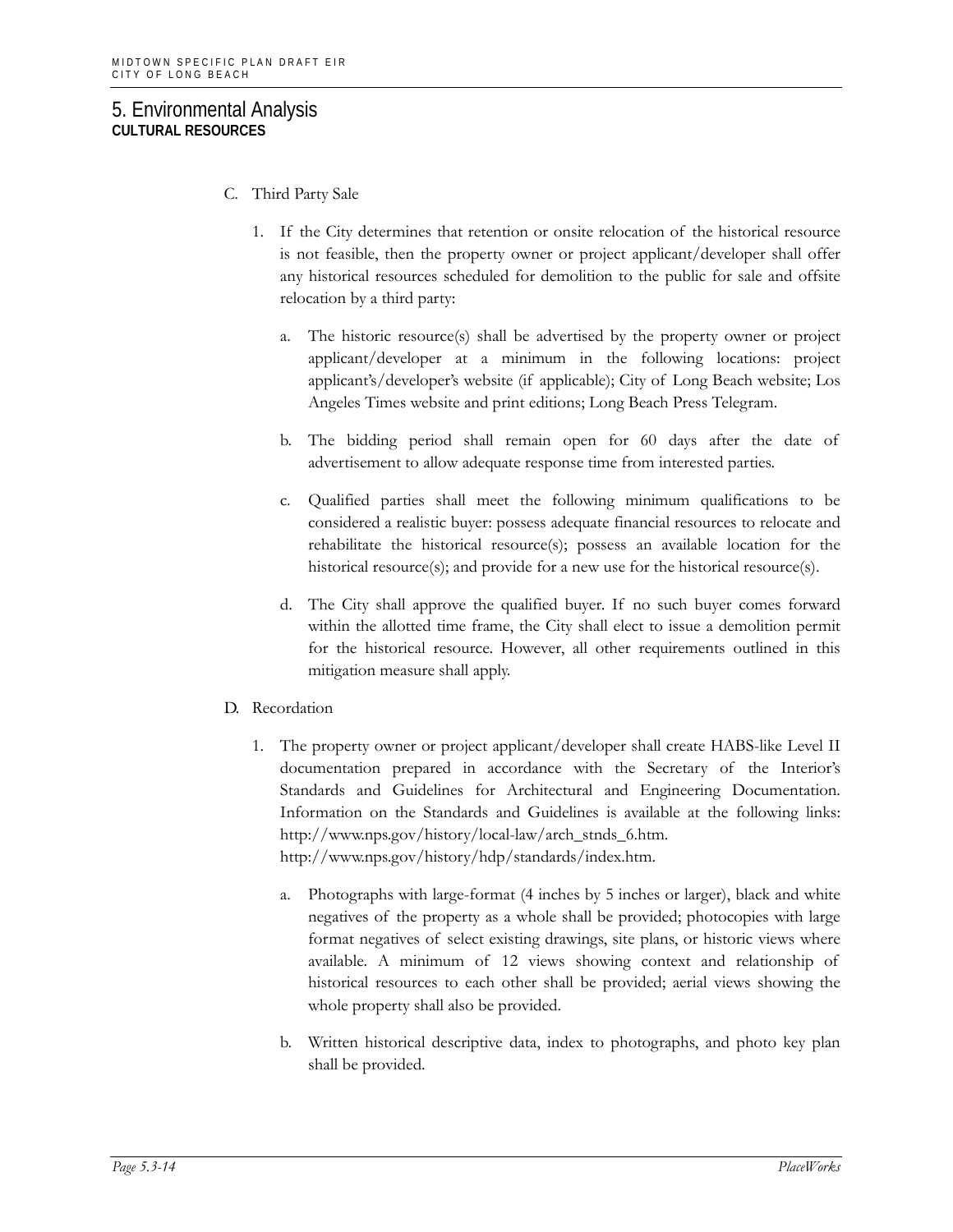- c. The above items shall be created by a historic preservation professional meeting the Secretary of the Interior's Professional Qualifications Standards with demonstrated experience in creating HABS Level II documentation.
- d. The above items shall be created prior to any demolition or relocation work.
- e. The above items shall be distributed to the following repositories for use by future researchers and educators. Before submitting any documents, each of the following repositories shall be contacted to ensure that they are willing and able to accept the items: City of Long Beach Public Library; Long Beach Historical Society; Los Angeles Public Library; South Central Coastal Information Center at California State University, Fullerton; and City of Long Beach Development Services Department (building files).
- E. Salvage and Reuse
	- 1. If offsite relocation of the historical resource by a third party is not accomplished, the property owner or project applicant/developer shall create a salvage and reuse plan identifying elements and materials of the resource that can be saved prior to any demolition work.
		- a. The salvage and reuse plan shall be included in bid documents prepared for the site and shall be created by a historic preservation professional meeting the Secretary of the Interior's Professional Qualifications Standards with demonstrated experience in creating salvage and reuse plans.
		- b. Elements and materials that may be salvageable include windows; doors; roof tiles; decorative elements; bricks, foundation materials, and/or paving materials; framing members; furniture; lighting; and flooring materials, such as tiles and hardwood.
	- 2. The property owner or project applicant/developer shall identify individuals, organizations, or businesses interested in receiving the salvaged items; these may include Habitat for Humanity Restore; other affordable housing organizations; or salvage yards. The following steps shall be taken by the property owner or project applicant/developer:
		- a. Identification of the individuals, organizations, or businesses interested in receiving the salvaged items shall be completed in consultation with the City.
		- b. Identification of the individuals, organizations, or businesses interested in receiving the salvaged items shall be accomplished by contacting potentially interested parties directly first.